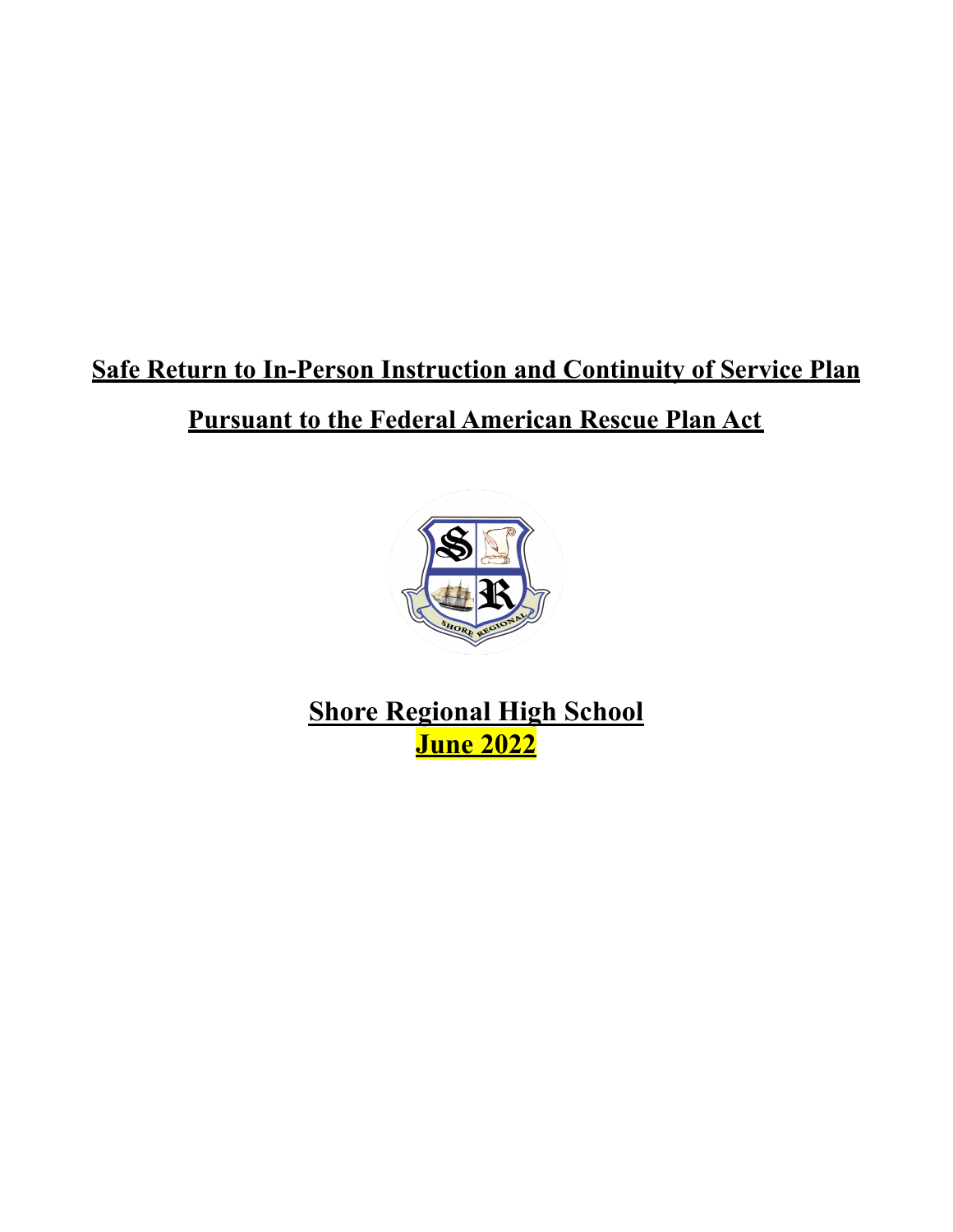Shore Regional High School Plan for Safe Return to In-Person Instruction and Continuity of Services

**Original Plan Date: 06/24/2021 Date: Department Plan Date: Revision Effective 6/24/22** 

#### **1. Maintaining Health and Safety**

#### **A. Universal and correct wearing of masks**

The NJDOE abolished the mandate of the wearing of face masks on March 7, 2022, so the district updated [Policy 5141.10,](https://www.wlbschools.com/site/handlers/filedownload.ashx?moduleinstanceid=550&dataid=8066&FileName=5141.10.pdf) which includes the provision that students have the option to wear face coverings.

The district again updated masking policies in alignment with NJDOE requirements and allowances that are now in effect.

The school nurse will be consulted in the event of any questions in this regard, and individual accommodations will be addressed in accordance with all applicable laws and regulations.

#### **B. Physical distancing (e.g., including use of cohorts/podding)**

The District allows for physical distancing in instructional and non-instructional areas of the building to the greatest extent possible. Measures taken to maximize physical distancing include: separating student desks into rows, repurposing spaces to align with population needs, balancing class numbers, removing excess furnishings as needed, and other measures. Course rosters and student schedules are based predominantly on academic student needs, though efforts have been made to limit excessive cohort mixing whenever it is reasonably possible to do so. The district continues to ensure that static seating charts are created, maintained, and adhered to for each class and for lunch periods in order to facilitate quick and effective contact tracing should the need arise.

#### **C. Handwashing and respiratory etiquette**

The District will promote behaviors that reduce the spread of COVID-19 such as encouraging staff and students to stay home when appropriate; encouraging the practice of hand hygiene and respiratory etiquette; requiring the use of face coverings; and signs and messages in and around school buildings. We will prepare and maintain hand sanitizing stations with alcohol-based hand sanitizers (at least 60% alcohol). Such stations should be:

(a) In each classroom.

(b) At entrances and exits of buildings.

(c) Near lunchrooms and toilets.

(d) For classrooms that have existing handwashing stations, stations should be prepared with soap, water, and alcohol-based hand sanitizers (at least 60% alcohol).

#### **D. Cleaning and maintaining healthy facilities, including improving ventilation**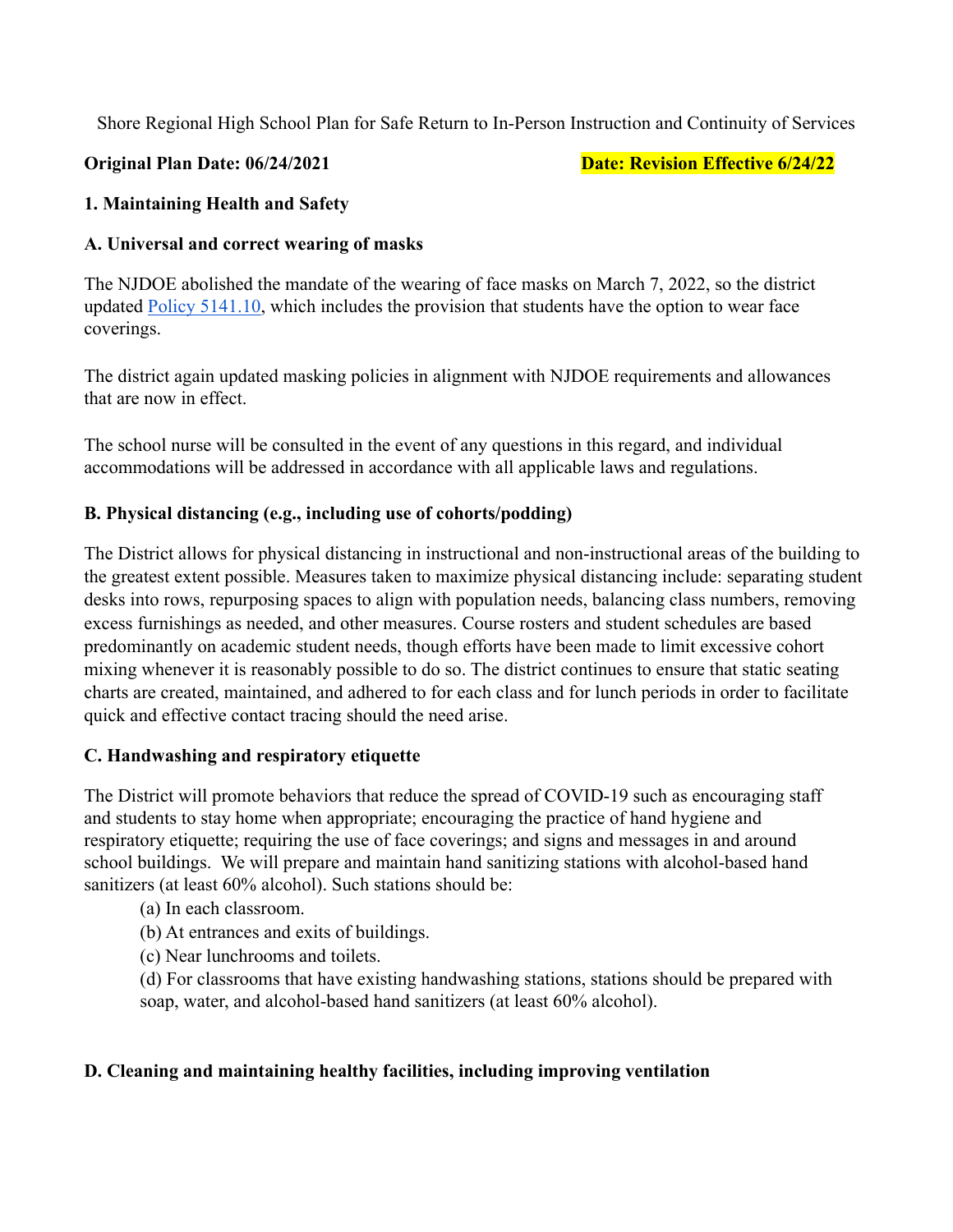The District continues to adhere to existing required facility cleaning practices and procedures, and any new specific requirements of the local health department as they arise. Surfaces and objects that are frequently touched, restrooms, drinking fountains, school buses, and other items and areas are cleaned and sanitized regularly, using all cleaning products according to the directions on the label.

SRHS ensures that indoor facilities have adequate ventilation, including operational heating, and ventilation systems where appropriate. All recirculated air has the maximum percentage of fresh air recommended by the manufacturer. All areas are air conditioned. If air conditioning is not provided/available, windows will be opened and/or a class may be relocated while repairs are made. Filter(s) for A/C units are and will be maintained and changed according to manufacturer recommendations.

#### **E. Contact tracing in combination with isolation and quarantine, in collaboration with the State, local, territorial, or Tribal health departments**

The District adopted Board Policy 2048 regarding contact tracing, isolation and quarantine. All procedures will adhere to applicable federal and state law and regulations regarding privacy and the confidentiality of records. Students and staff with symptoms related to COVID-19 will be safely and respectfully isolated from others. All spaces used for isolation will ensure that individuals are a minimum of 6 feet apart or a safe distance deemed appropriate by the CDC and/or state health officials.

All school and district administrators, school safety specialists, counselors, and any other staff deemed appropriate by the Superintendent or designee should be provided information regarding the role of contact tracing conducted by State, county, and local officials. School officials will engage the expertise of the school nurse on the importance of contact tracing.

#### **F. Diagnostic and screening testing**

#### Diagnostic Testing

The school nurse will assist parents/caregivers seeking testing from an outside source by providing them the information to contact a testing site to schedule an appointment.

#### Screening

The district continues to adhere to existing Policy [5141.10](https://www.wlbschools.com/site/handlers/filedownload.ashx?moduleinstanceid=550&dataid=8066&FileName=5141.10.pdf) for safely and respectfully screening students and staff for symptoms of COVID-19. In addition, families are requested to screen their children each day before school.

Health checks must be conducted safely and respectfully, and in accordance with any applicable privacy laws and regulations. Results must be documented when signs/symptoms of COVID-19 are observed. Screening procedures shall take into account students with disabilities and accommodations that may be needed in the screening process for those students.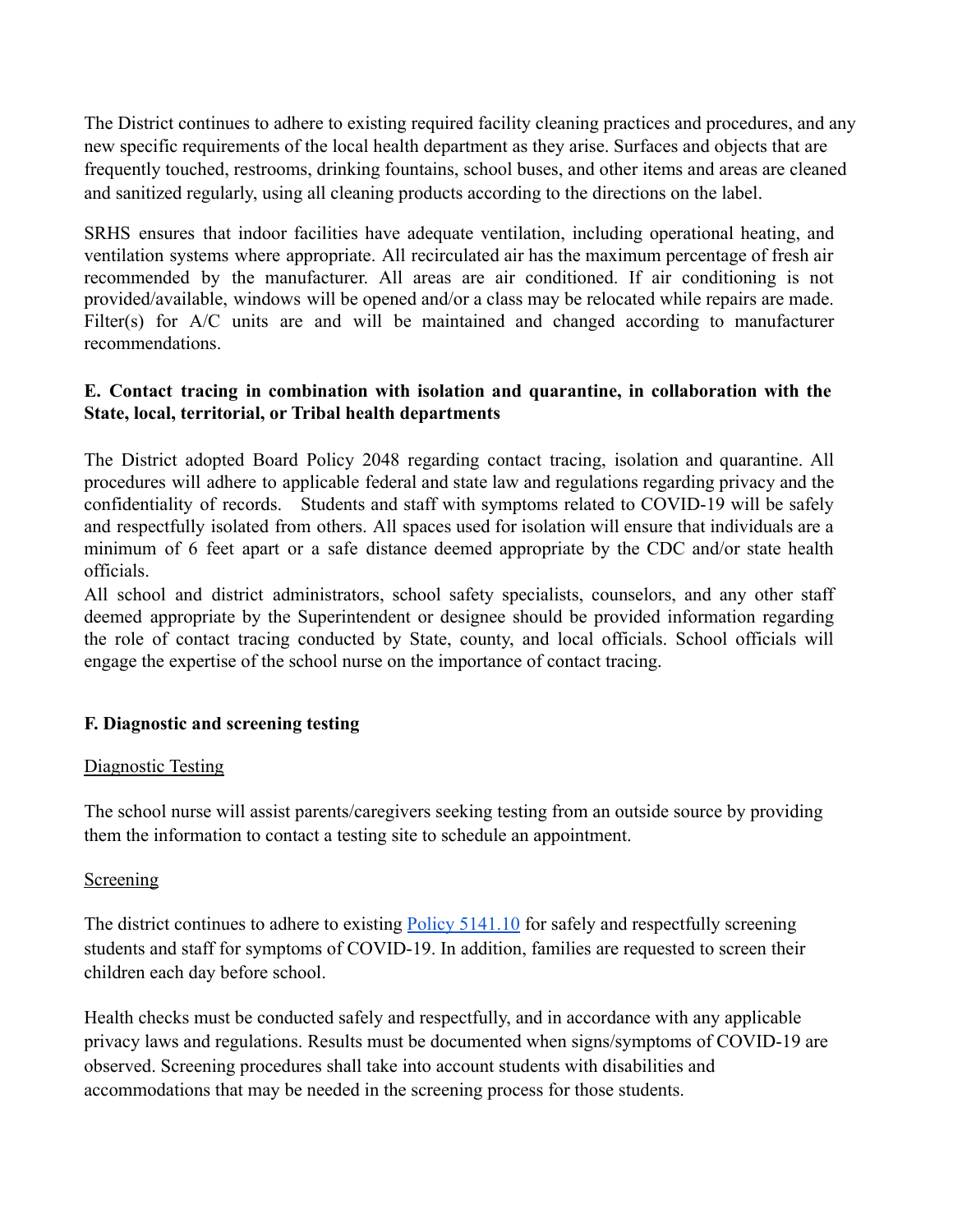In compliance with the state mandate of weekly testing for unvaccinated school employees, the district has contracted with a state approved vendor to provide weekly testing in our schools that is available for faculty and staff that are not vaccinated and for any school employee that signs up for testing. Unvaccinated employees are required to either test in district or privately and submit those results to the superintendent's office.

### **G. Efforts to provide vaccinations to educators, other staff, and students, if eligible (1000 character limit)**

The District will continue to facilitate connections between educators, staff, and students (if eligible and upon parent request), to community-based health resources which can provide access to vaccinations as desired and needed. The district will provide information about events and community-based resources which might accelerate or facilitate easier access to vaccinations for those who want them. Such community-based resources may include, but are not limited to:

- The Visiting Nurse's Association of Central Jersey
- The VNACJ Community Health Center
- The Monmouth County Health Department
- NJ VAXRIDE initiative: <https://www.njtransit.com/vaxride>

### **H. Appropriate accommodations for children with disabilities with respect to the health and safety policies**

In our effort to ensure the general well-being, health and safety of all students, the following protocols continue to be implemented.

- A. Maintain clear lines of communication between families and school staff, especially Nurses, Counselors and Leadership Team members.
- B. Seek information from families regarding their child's specific medical needs and corresponding accommodations.
- C. Encourage all families to keep their children home when appropriate; promote the practice of hand hygiene and respiratory etiquette; provide supports as needed in modifying ot
- D. Reasonable accommodations will be provided based on a child's IEP, 504 Plan or individual medical needs in order to maximize student learning in a safe manner.
- E. Encourage frequent communication between building based medical professionals and high risk students.
- F. Continue to monitor progress in each student's goals and objectives in the 2022-23 academic year and we continue to make any accommodations needed to ensure their health and safety.

## **2. Ensuring Continuity of Services**

The District is committed to the academic success of all students and to the social-emotional well being of all our students and staff. The district supports these critical areas by: